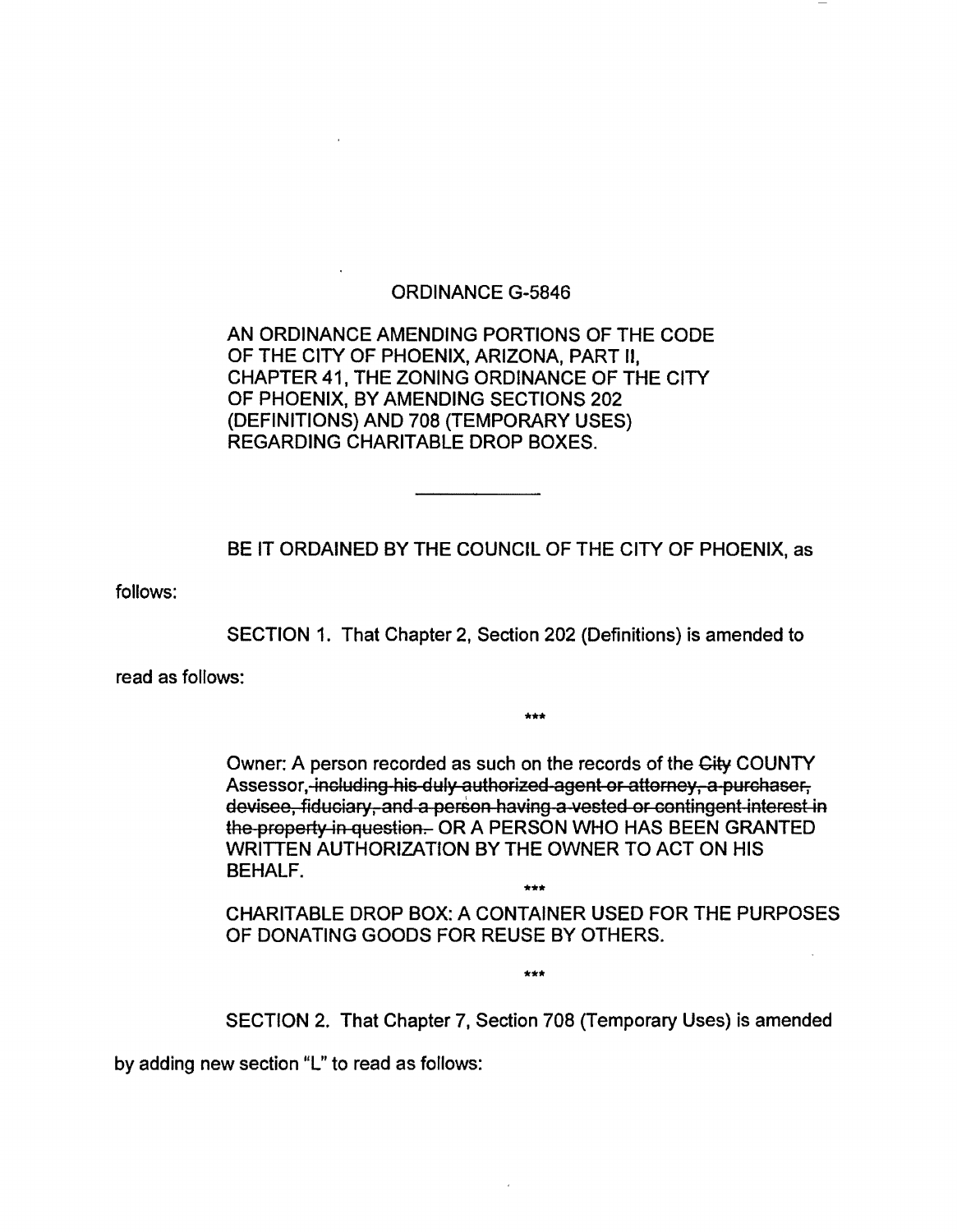- L. CHARITABLE DROP BOX CONTAINER PERMIT. A CHARITABLE DROP BOX CONTAINER PERMIT IS SUBJECT TO THE FOLLOWING:
	- 1. AN ANNUAL PERMIT IS REQUIRED FOR THE FOLLOWING USES OR ANALOGOUS USES \*\*\*
		- a. CHARITABLE DROP BOX CONTAINERS
			- 1) CONTAINERS ARE PERMITTED IN C-0, C-1, C-2, C-3, AND COMMERCE PARK ZONING DISTRICTS. CONTAINERS ARE ALSO PERMITTED ON RESIDENTIALLY ZONED PROPERTIES WITH PUBLIC ASSEMBLY USES.
			- 2) MUST BE A CONTAINER CONSTRUCTED OF PAINTED METAL, RUBBER, WOOD, OR PLASTIC, AND SHALL BE MAINTAINED IN A SAFE AND NON-BLIGHTED CONDITION. THE OWNER OR OPERATOR OF A CONTAINER SHALL REMOVE ANY MATERIAL LEFT IN AND AROUND THE CONTAINER WITHIN 24 HOURS OF RECEIVING WRITTEN NOTIFICATION FROM THE PROPERTY OWNER, OR CITY OF PHOENIX. IF MORE THAN 25% OF A CONTAINER IS DAMAGED OR VANDALIZED, IT MUST BE REMOVED WITHIN FIVE BUSINESS DAYS OF WRITTEN NOTIFICATION. IF THERE IS A PUBLIC HEALTH, SAFETY OR WELFARE CONCERN PURSUANT TO CHAPTER 27 OF THE CITY CODE THE CONTAINER MUST THEN BE REMOVED WITHIN 24 HOURS OF WRITTEN NOTIFICATION.
			- 3) THE CONTAINER SHALL BE NO MORE THAN SIX CUBIC YARDS IN CAPACITY AND MUST HAVE A LOCKING LID OR A LATCH THAT MEETS THE REQUIREMENTS OF CHAPTER 27 OF THE CITY CODE. THERE SHALL BE NO MORE THAN TWO CONTAINERS ON ANY ONE PROPERTY OR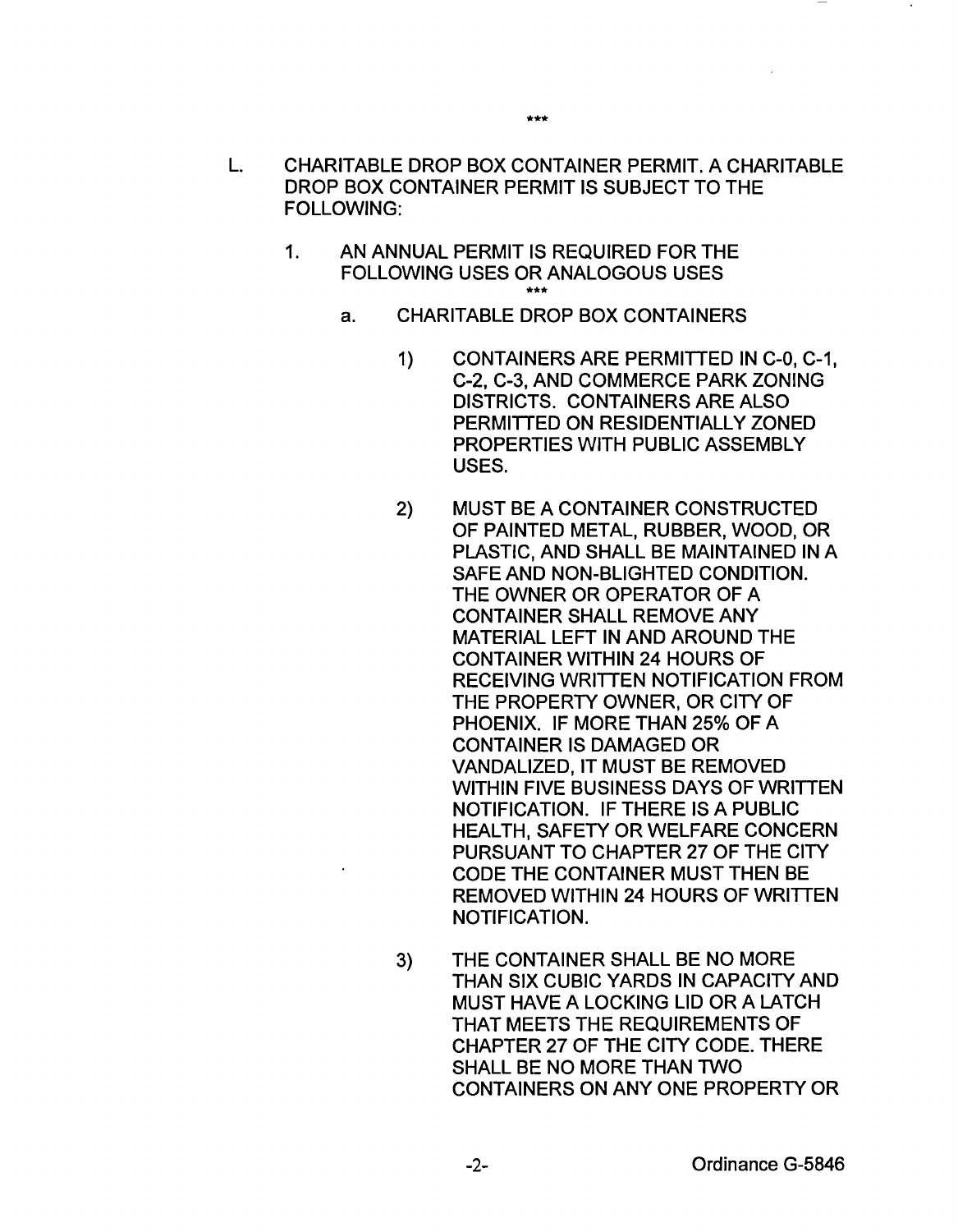CENTER, WHICHEVER IS MOST RESTRICTIVE. A PROPERTY MAY CONTAIN ONE 12 CUBIC YARD CONTAINER IN LIEU OF TWO SIX CUBIC YARD CONTAINERS. THE PLANNING AND DEVELOPMENT DIRECTOR MAY APPROVE MORE THAN TWO CONTAINERS ON PROPERTIES THAT ARE GREATER THAN 10 ACRES IN SIZE IF THE ADDITIONAL CONTAINERS ARE LOCATED ON A DIFFERENT STREET FRONTAGE AND SPACED A MINIMUM OF 500 FEET FROM THE OTHER CONTAINERS.

- 4) THE CONTAINER SHALL BE CLEARLY MARKED TO IDENTIFY THE SPECIFIC ITEMS AND MATERIALS REQUESTED TO BE LEFT FOR DONATIONS, THE NAME, TELEPHONE NUMBER AND EMAIL ADDRESS OF THE OWNER OR OPERATOR OF THE CONTAINER THAT MAY BE USED FOR CONTACT AT ANYTIME. A NOTICE SHALL ALSO BE ON THE CONTAINER THAT ITEMS SHALL NOT BE LEFT OUTSIDE OF THE CONTAINER AND A STATEMENT THAT NO HAZARDOUS MATERIALS MAY BE PLACED INSIDE THE CONTAINERS PURSUANT TO CHAPTER 27 OF THE CITY CODE. THE CONTAINER SHALL ALSO LIST THE NAME OF THE NON-PROFIT ENTITY THAT SHARES THE DONATED ITEM PROFITS.
- 5) CONTAINERS SHALL NOT BE PERMITTED IN A LOCATION THAT IMPACTS REQUIRED PARKING VEHICULAR CIRCULATION, LOADING ZONES, OR LANDSCAPING.
- 6) EACH CONTAINER MAY BE PERMITTED FOR UP TO ONE YEAR. EACH CONTAINER PERMIT MAY BE RENEWED ON AN ANNUAL BASIS PURSUANT TO COMPLIANCE WITH SECTION 708.C.3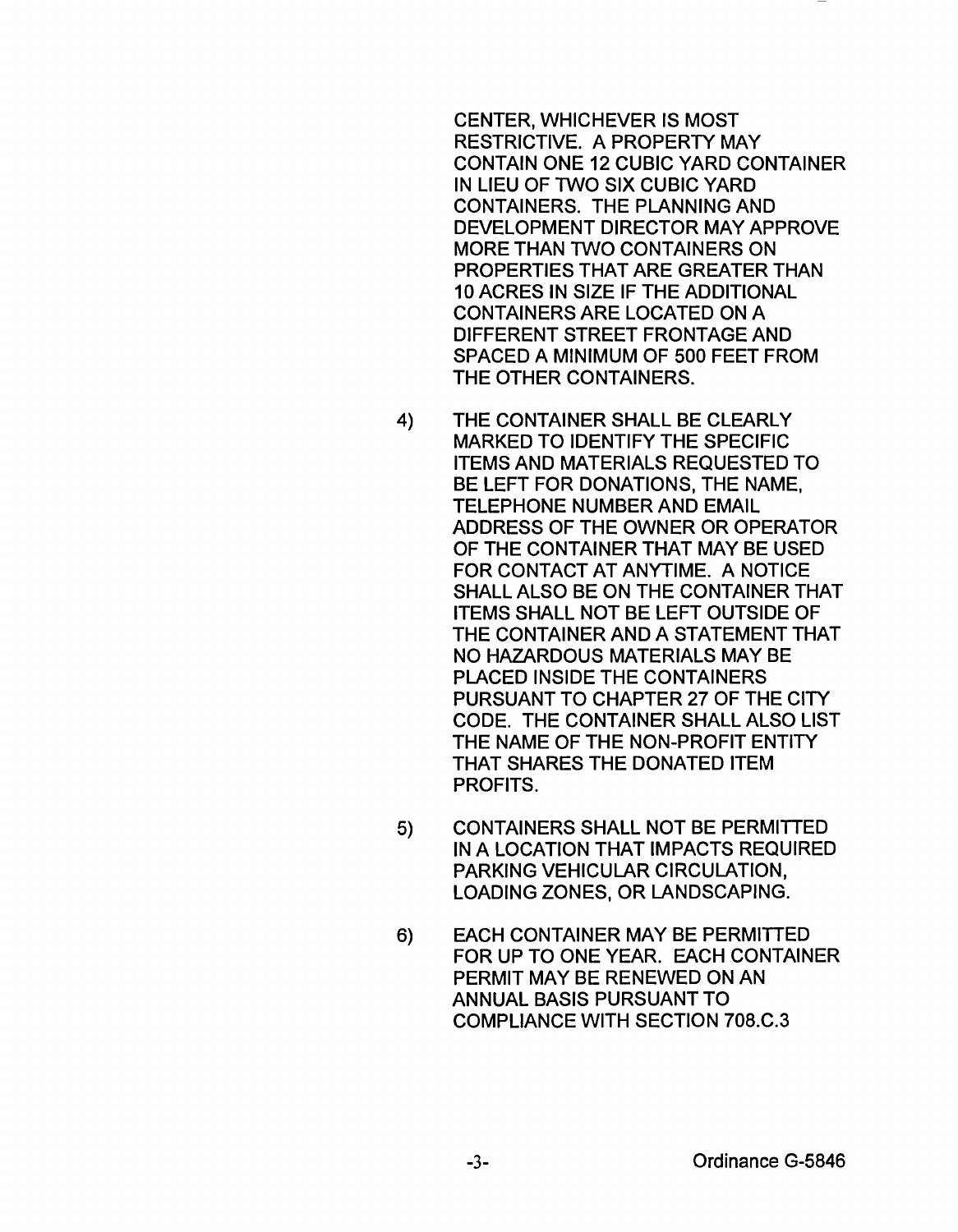- 7) THE CITY MAY CONSIDER PRIOR PERMIT REVOCATIONS DUE TO FRAUDULENT APPLICATION INFORMATION WHEN GRANTING NEW CHARITABLE DROP BOX PERMITS.
- 8) A PROPERTY OWNER SHALL CONTROL THE PERMIT NOT THE PERMITEE. AS SUCH, THE OWNER OR AUTHORIZED AGENT MAY RESCIND THEIR AUTHORIZATION FOR THE CONTAINER AT ANY TIME AND THE PERMIT SHALL BE REVOKED.
- 9) PERMITS ARE NOT REQUIRED WHEN THE CONTAINER IS IN COMPLIANCE PURSUANT TO SECTION 608.E.1.

\*\*\*

SECTION 3. That Chapter 7, Section 708.C.2 (Temporary Uses) is

amended by adding new paragraph "c" to read as follows:

\*\*\*

\*\*\*

- 2. Applicants shall submit the following:
	- c. NOTARIZED Letter of authorization from the property owner OF RECORD OR A PERSON WHO HAS BEEN GRANTED WRITTEN AUTHORIZATION BY THE OWNER TO ACT ON HIS BEHALF giving permission to HAVE THE SPECIFIED USE ON THE PROPERTY hold the event on specified days and times. IF A NOTARIZED LETTER FROM THE PROPERTY OWNER IS NOT PROVIDED THEN A NOTARIZED LETTER FROM THE PERSON WHO HAS BEEN GRANTED WRITTEN AUTHORIZATION BY THE PROPERTY OWNER TO ACT ON HIS BEHALF SHALL BE PROVIDED AT THE TIME OF APPLICATION. THE AGENT MUST BE APPROVED TO AUTHORIZE AND LOCATE A CONTAINER ON THE PARCEL. A PERMIT MAY BE REVOKED IF FRAUDULENT MATERIALS ARE SUBMITTED AS PART OF THE APPLICATION PROCESS.

\*\*\*